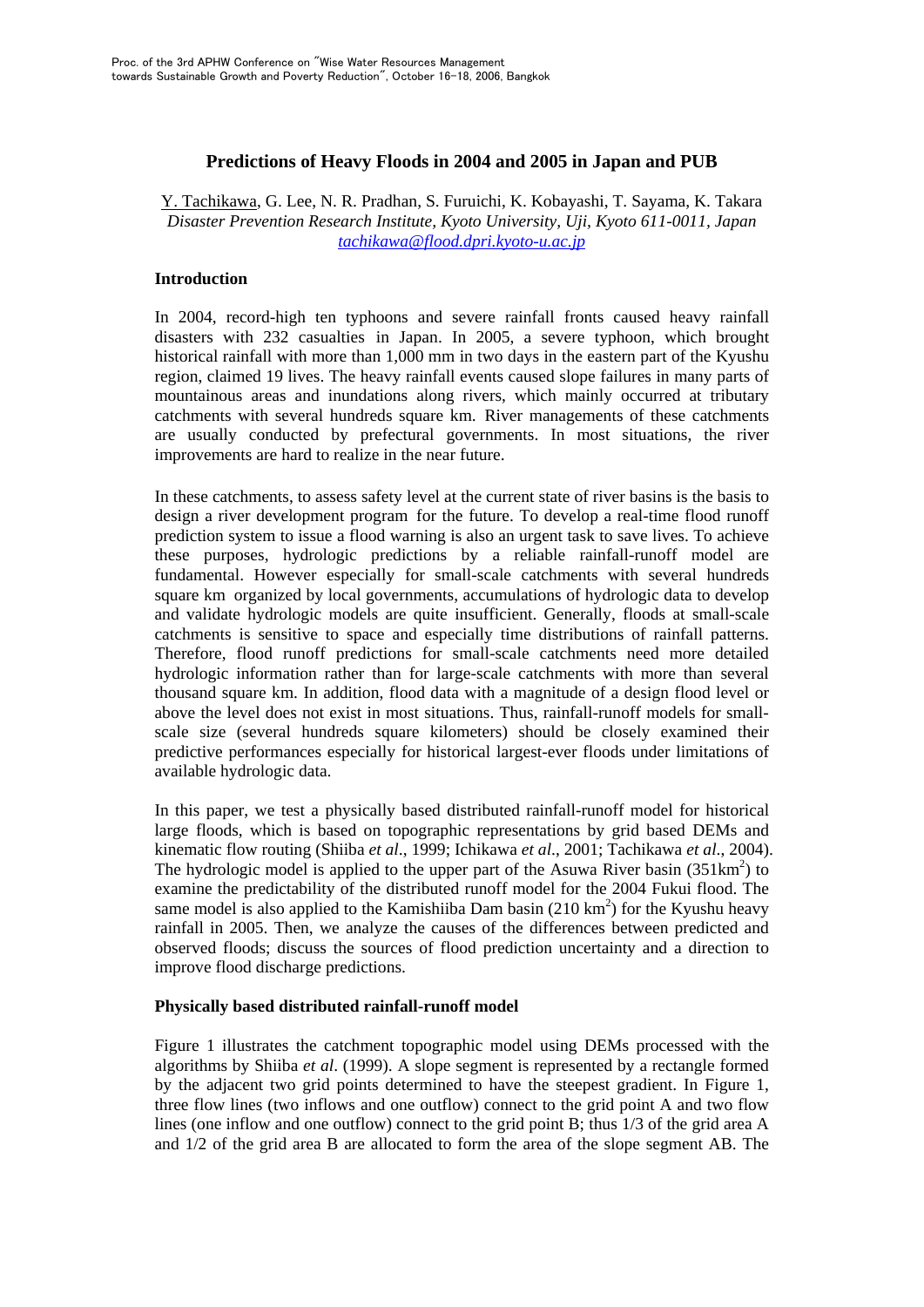slope width is determined by dividing the area by the slope length AB. The catchment topography is represented as a set of these slope segments. Figure 2 shows the topography model for the Maruyama River basin  $(1,115km^2)$  using a DEM with 250m grid resolution. According to the flow directions shown in Figure 2, the slope flow is routed one dimensionally. Then the slope discharge is given to the river flow routing model, and finally the river flow is routed to the catchment outlet.

In each slope segment, the slope is assumed to be covered by a soil layer composed of a capillary soil layer and a non-capillary soil layer above bed rocks (Fig. 3). In the capillary soil layers, sub-surface flow is modelled as saturated-unsaturated Darcy flow with variable hydraulic conductivity, and saturated Darcy flow is assumed in the non-capillary soil layer. If the depth of water exceeds the soil water capacity, overland flow happens. These processes for each slope segment are represented with a kinematic wave model using a function of the discharge-stage relationship (1) as illustrated in Fig. 3 (Tachikawa *et al*., 2004) and the continuity equation (2):



Fig. 1 Catchment topography modeling by Shiiba *et al*. (1999).



Fig. 2 Watershed model with 250m grid DEM for the Maruyama River basin  $(1,115km^2)$ .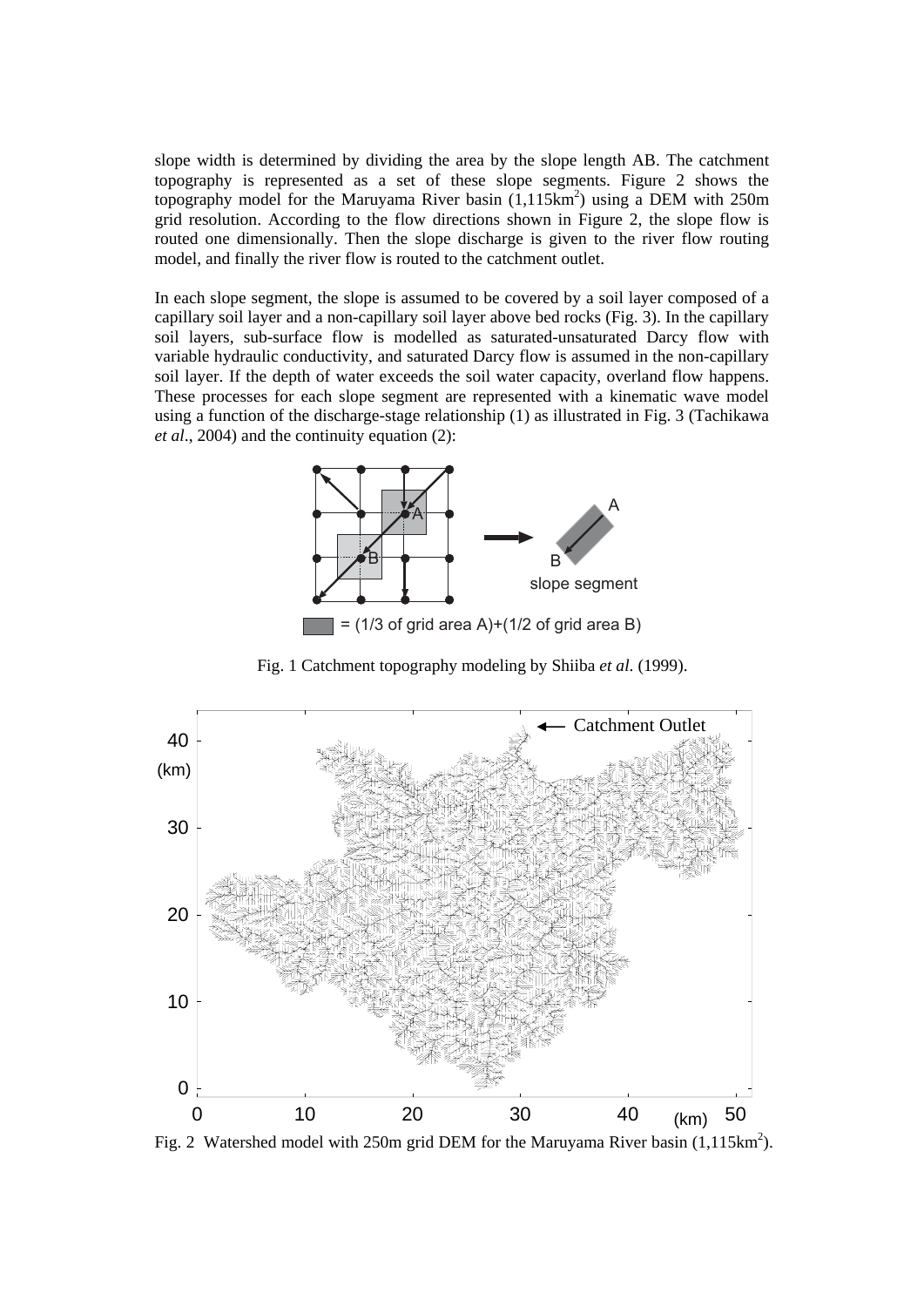

Fig. 3 Slope soil model and discharge stage relationship (Tachikawa *et al*., 2004).

$$
q = \begin{cases} v_m d_m (h/d_m)^{\beta}, & 0 \le h < d_m \\ v_m d_m + v_a (h - d_m), & d_m \le h < d_a \\ v_m d_m + v_a (h - d_m) + \alpha (h - d_a)^m, & d_a \le h \end{cases} \qquad (1) \qquad \frac{\partial q}{\partial x} + \frac{\partial h}{\partial h} = r \quad (2)
$$

where *q* is discharge with unit width; *h* is flow depth; *r* is rainfall intensity;  $v_m = k_m i$ ,  $v_a =$  $k_a i$ ,  $k_m = k_{a} / \beta$ ,  $\alpha = \sqrt{i} / n$ ; *i* is gradient of slope segment;  $k_m$  is saturated hydraulic conductivity for the capillary soil layer;  $k_a$  is hydraulic conductivity for the non-capillary soil layer; *n* is surface roughness coefficient;  $d_m$  is the capacity of water depth for the capillary soil layer; and  $d_a$  is the capacity of water depth including capillary and noncapillary soil layers. The model parameters to be determined are *n* (m<sup>-1/3</sup>s),  $k_a$  (m/s),  $d_a$ (m),  $d_m$  (m), and  $\beta$ . For channel flow routing, surface flow with rectangular cross section is assumed for kinematic wave approximation.

### **Discussion on Fukui 2004 flood simulations and predictions (Tachikawa** *et al***, 2006)**

The nine floods with more than  $400 \text{ m}^3/\text{s}$  peak discharge were selected from the discharge data since 1978. For each flood, spatial distributions of hourly rainfall with 3 km gird resolution were generated from the ground gauged rainfall measurements using the nearest neighbor method; then the five model parameters above mentioned that define the stage-discharge relationship are determined. The initial water depth at each slope segment is determined from the initial river discharge at the outlet assuming a steady state condition. Table 1 summarizes the results of parameter identifications. To evaluate appropriateness of the simulated discharges, the peak discharge ratio and the Nash-Sutcliffe efficiency are used. The evaluation results suggest that the identified model parameter sets are classified into three groups: group 1 with the 1993, 1981 and 1982 flood; group 2 with the 1985, 1983 and 1979 flood; and group 3 with the 1989, 1990 and 2004 flood. The parameter sets in the group 1 have tendency to overestimate and the group 3 to underestimate floods; the group 2 shows both tendencies. The estimated peak discharges are widely distributed from  $2500$  to  $4200$  m<sup>3</sup>/s, and it is larger than the estimated peak discharge  $2400 \text{ m}^3$ /s obtained by the Construction Ministry from hydraulic river flow simulations with the high flood stage marks.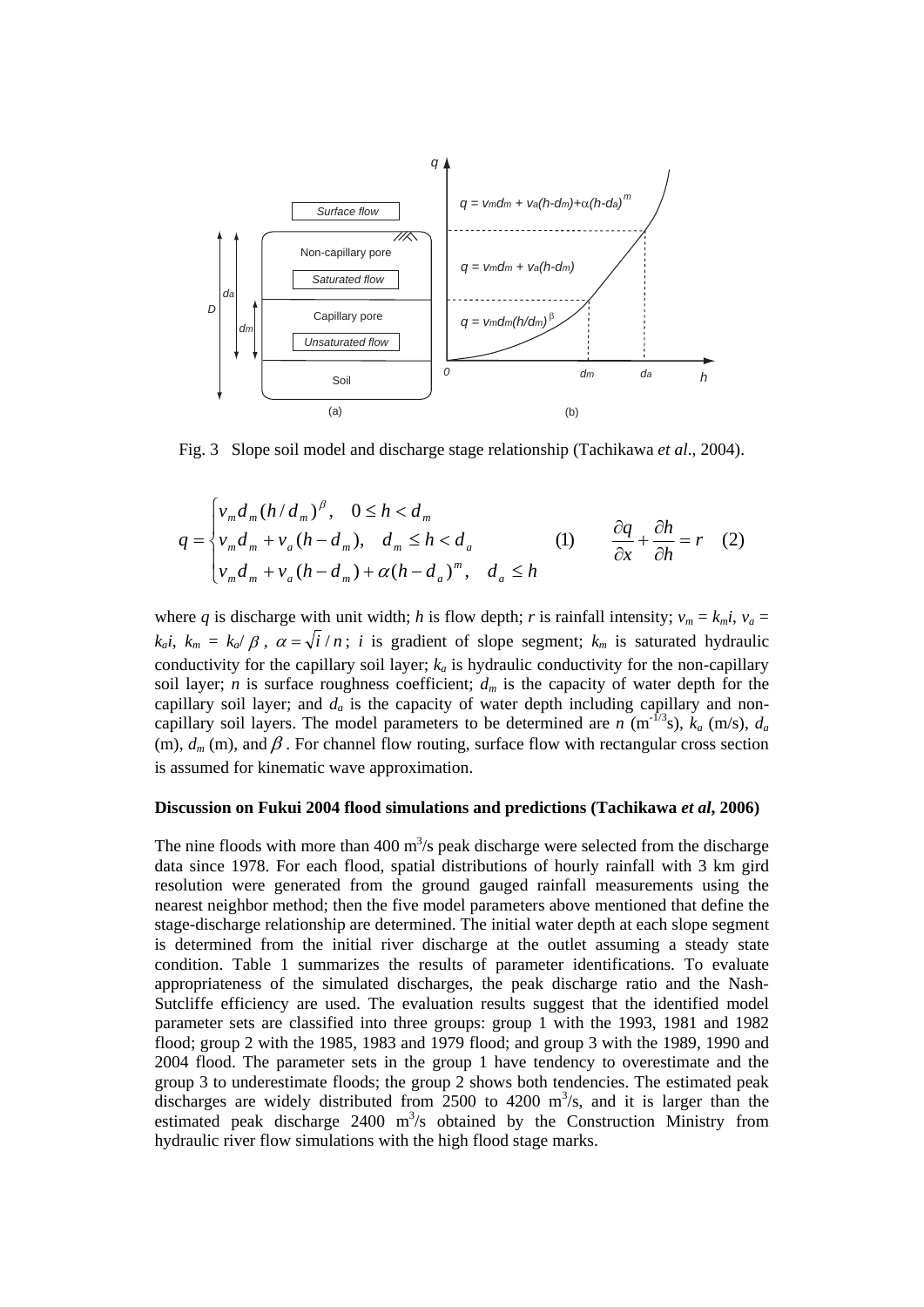|                                   | $1000$ $1000$ $1000$ $1000$ $1000$<br>Group $1$ : |      |      | Group 2:              |                |                | Group 3:              |       |                |
|-----------------------------------|---------------------------------------------------|------|------|-----------------------|----------------|----------------|-----------------------|-------|----------------|
| Properties                        | (overestimating peak                              |      |      | (over/underestimating |                |                | (underestimating peak |       |                |
|                                   | discharge)                                        |      |      | peak discharge)       |                |                | discharge)            |       |                |
| Parameters                        | 1993                                              | 1981 | 1982 | 1985                  | 1983           | 1979           | 1989                  | 1990  | 2004           |
| $n \, (\text{m}^{-1/3}\text{s})$  | 0.4                                               | 0.4  | 0.4  | 0.4                   | 0.4            | 0.4            | 0.4                   | 0.4   | 0.4            |
| $k_a$ (m/s)                       | 0.01                                              | 0.03 | 0.01 | 0.01                  | 0.03           | 0.01           | 0.01                  | 0.01  | 0.01           |
| $d_a(m)$                          | 0.25                                              | 0.4  | 0.2  | 0.2                   | 0.6            | 0.17           | 0.25                  | 0.325 | 0.26           |
| $d_m(m)$                          | 0.18                                              | 0.35 | 0.15 | 0.1                   | 0.15           | 0.1            | 0.18                  | 0.2   | 0.16           |
| $d_a-d_m(m)$                      | 0.07                                              | 0.05 | 0.05 | 0.1                   | 0.45           | 0.07           | 0.07                  | 0.125 | 0.10           |
| $\beta$ (-)                       | 24                                                | 24   | 12   | 8                     | 12             | $\overline{4}$ | 4                     | 8     | $\overline{4}$ |
| Peak discharge<br>$(m^3/s)$       | 548                                               | 1117 | 676  | 542                   | 758            | 622            | 608                   | 447   | 2400           |
| Initial discharge<br>$(m^3/s)$    | 11                                                | 65   | 18   | 86                    | 36             | 37             | 44                    | 17    | 25             |
| 6 hours rainfall<br>$R_{6h}$ (mm) | 60                                                | 73   | 42   | 43                    | 54             | 84             | 67                    | 56    | 265            |
| 2 days rainfall<br>$R_{2d}$ (mm)  | 116                                               | 163  | 136  | 116                   | 169            | 103            | 174                   | 127   | 297            |
| Rainfall ratio<br>$R_{6h}/R_{2d}$ | 0.52                                              | 0.45 | 0.31 | 0.37                  | 0.32           | 0.82           | 0.39                  | 0.44  | 0.89           |
| Station number                    | 10                                                | 4    | 7    | 10                    | $\overline{4}$ | 6              | 10                    | 10    | 12             |

Table 1 Model parameter values fitted to each year flood and the characteristics of each year heavy rainfall and flood discharge.

Within a group, the values of model parameters are close, and floods simulated with any parameter sets show good scores of the peak ratio and the Nash efficiency. The clear difference among the groups is that the value of  $\beta$  is larger and the capacity of noncapillary layer  $d_a$ - $d_m$  is smaller in the group 1 as compared to the group 3. The difference of parameter values represents the difference of hydrologic characteristics. In the group 1, rainfall stored in soil layer flows quite slow, therefore at the beginning of floods, river discharge is insensitive to rainfall intensity. Then the soil layer is easily saturated and once the water depth at slope segments exceeds the capacity of the capillary soil layer, river discharge rises up suddenly. On the contrary, the parameter sets in the group 3 tends to show opposite characteristics that a hydrograph rises up from the beginning of rainfall and its peak discharge is smaller when the same rainfall is given to the runoff model with parameter sets in the group 1. The group 2 shows the middle feature of the group 1 and 3.

The question is why the difference is observed in the same catchment. Each group includes various scales of floods and there are no distinguished characteristics in the rainfall and discharge data to form three groups. One of clear difference is the number of rainfall observatories. All floods in the group 3 were observed with more than 10 rainfall stations. It is inferred that the accuracy of rainfall observations affects the value of the tuned model parameters and makes large prediction uncertainty. Another possible reason that makes the large prediction uncertainty is the setting of initial condition for prediction simulations. The groups 1 and 2 have a flood observed with 10 rainfall stations. The difference among the floods with more than 10 rainfall observations is the initial discharge. The 1993 flood has the smallest initial discharge; while the 1985 flood has the largest initial discharge in these floods. For the 1985 flood, the recession of river discharge is clearly observed. This implies it was not correct for the 1985 flood to assume the steady state condition at the beginning of simulation. Rainfall is spatially distributed and the distributions are memorized in the spatial distribution of soil moisture, therefore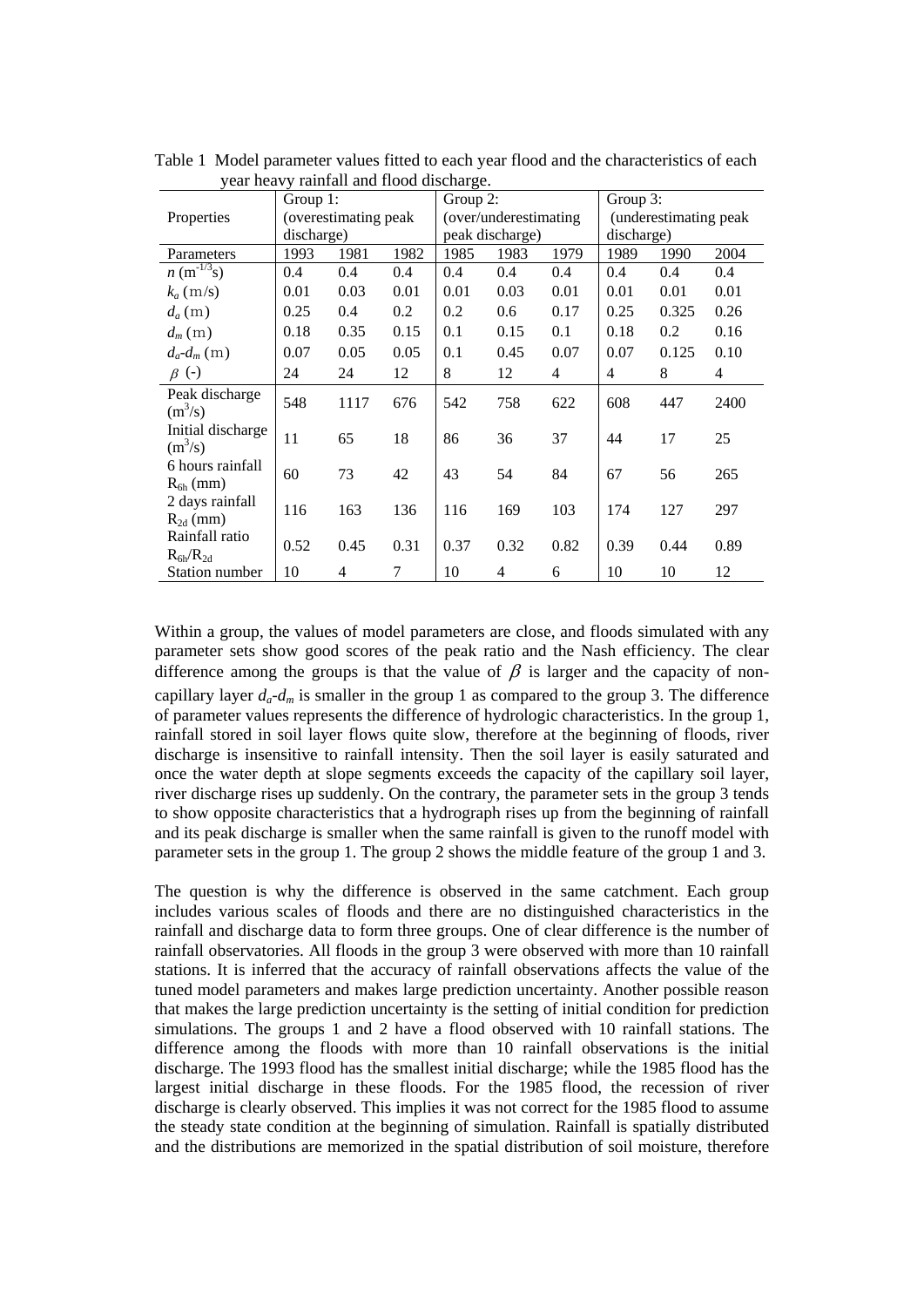if the initial condition setting is inappropriate the resultant model parameter values are obtained wrongly.

For the 1993 flood, a sudden rising up of river discharge followed dry condition. To simulate the flood with the runoff model used here, the value of parameter  $\beta$  is needed to

be set in a large value to keep water in soil layer for lasting small discharge at the outlet. If the low flow observation in 1993 is correct, the improvement of model structure including the refinement of the discharge stage relationship and the initial condition setting are the key to improve the flood runoff prediction for the rainfall-runoff model.

#### **Discussion on Kamishiiba 2005 flood simulations and predictions**

The peak discharge of the 2005 heavy rainfall at the Kamishiiba Dam site (Fig. 4, 210  $km^2$ ) is estimated about 1,800 m<sup>3</sup>/s by Kyushu Electric Power Co., Inc. The estimated peak discharge value is the highest record after the dam was constructed in 1955, which is more than 1.5 times larger than the floods recorded in recent ten years. The catchment mean rainfall in two days is 831 mm and the highest hourly rainfall is 45 mm. We applied the same distributed hydrologic model to predict the floods in this catchment. The rainfall data used is observed by radar with 2.5 km spatial resolution calibrated by ground gauged rainfall measurements. The discharge data was estimated at the Kamishiiba Dam site with the relation between the water stage at the dam reservoir and the dam release.



Fig. 4 Watershed model for the Kamishiiba basin  $(210 \text{ km}^2)$ . The location is specified using UTM coordinate with m unit. The right figure shows enlarged illustration.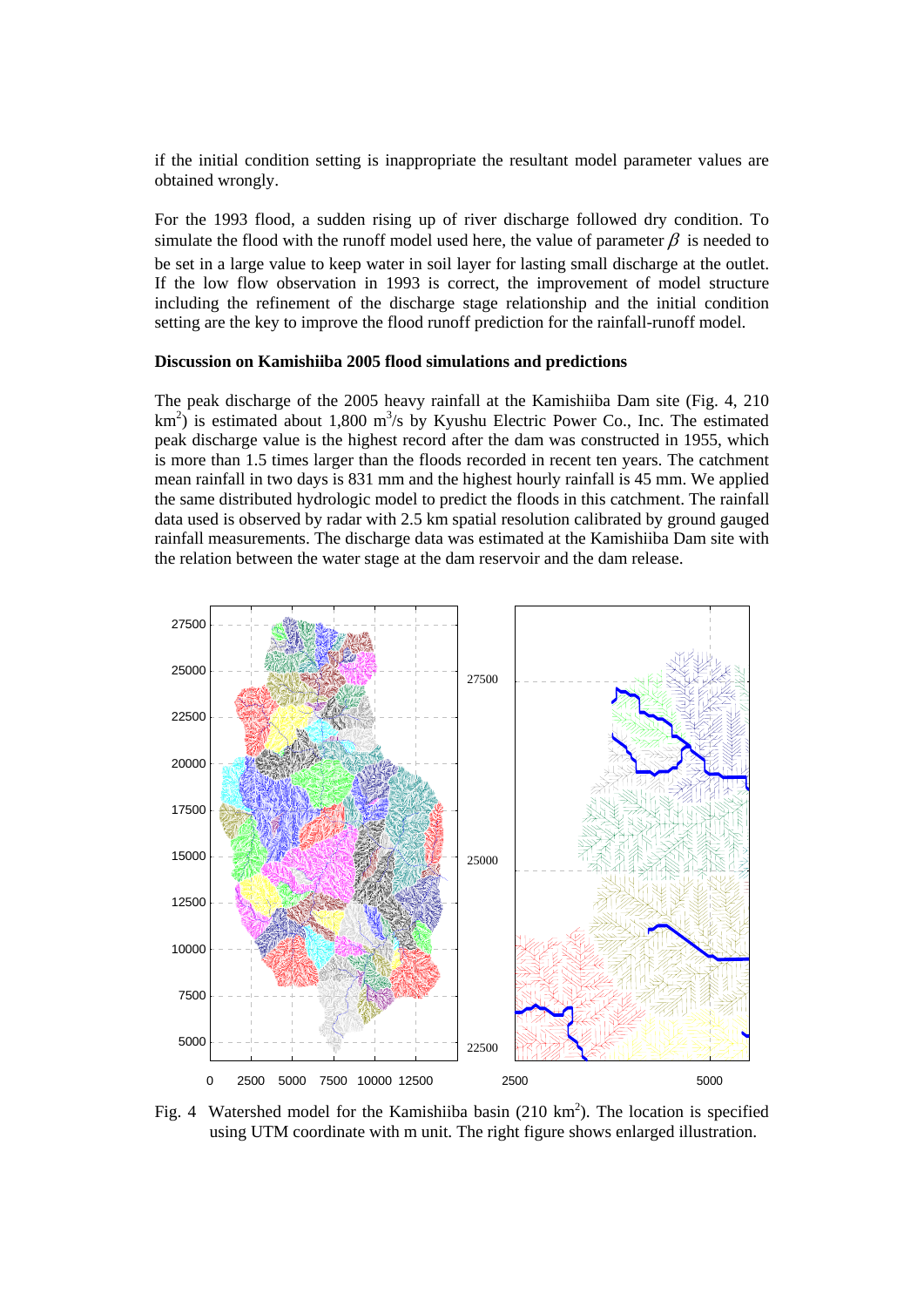Parameters Sept. 1997 June 1999 Aug. 1999 Sept. 1999 Sept. 2005  $n \text{ (m}^{-1/3}\text{s)}$  0.3  $k_a$  (m/s) 0.01  $d_a(m)$  0.55  $d_m(m)$  0.45  $d_a - d_m$  (m) 0.10<br>  $\beta$  (-) 4  $\beta$  (-) 4 Peak discharge /s) 1203 210 489 644 1840  $(m^3/s)$ Initial discharge  $\begin{array}{|l|l|} \hline \end{array}$  33 59 82 34 11  $(m<sup>3</sup>/s)$ Total amount of rainfall (mm) 496 463 473 339 831 Total amount of discharge (mm)  $\begin{vmatrix} 415 \\ 0.84 \end{vmatrix}$  238 237 256 780<br>
Runoff ratio  $\begin{vmatrix} 415 \\ 0.84 \end{vmatrix}$  238 237 256 780 Runoff ratio  $\begin{array}{ccc} 0.84 & 0.51 & 0.50 & 0.77 \end{array}$ 72  $\frac{10}{20}$ <br> $\frac{30}{40}$  $\frac{10}{20}$ <br> $\frac{30}{40}$ 15 Disc  $24$ 48  $\overline{12}$ 120 144 192  $\overline{21}$ Time (hr) Time (hr) (a) 1997 September flood<br>  $\begin{array}{ccccc}\n & & & & & \\
\hline\n\frac{1997}{48} & & \frac{1996}{120} & & \frac{1996}{160} & & \frac{19996}{160} & & \frac{19996}{160} \\
 & & & & & & & \\
\hline\n\end{array}$  $\frac{10}{20}$ <br> $\frac{30}{40}$  $\frac{10}{20}$ <br> $\frac{30}{40}$ ed discharg 40  $\overline{24}$ 48  $72$ 120 143  $\overline{24}$ 48  $\overline{12}$ 96  $120$  $\begin{array}{lll} \tau_{line\,(tot)} & \tau_{line\,(tot)} \\ \hline \end{array}$  (c) 1999 August flood (d) 1999 September flood

Table 2 Model parameter values fitted to floods and the characteristics of each year heavy rainfall and flood discharge at Kamishiiba catchment.

Fig. 5 Observed and simulated hydrographs for the Kamishiiba basin in 1997 and 1999.

Table 2 summarizes the characteristics of the floods used and identified model parameters. Figure 5 shows the observed and simulated floods in 1997 and 1999. The model parameter set was determined using the flood in 1997 and it was successfully applied to reproduce the floods in 1999. Figure 6 represents the observed and simulated hydrograph for 2005 largest ever flood. For the discharge simulation, the ground-gauged rainfall was used, because the radar rainfall was much underestimated the ground-gauged rainfall and the spatial distribution pattern of the event was not significant. In contrast to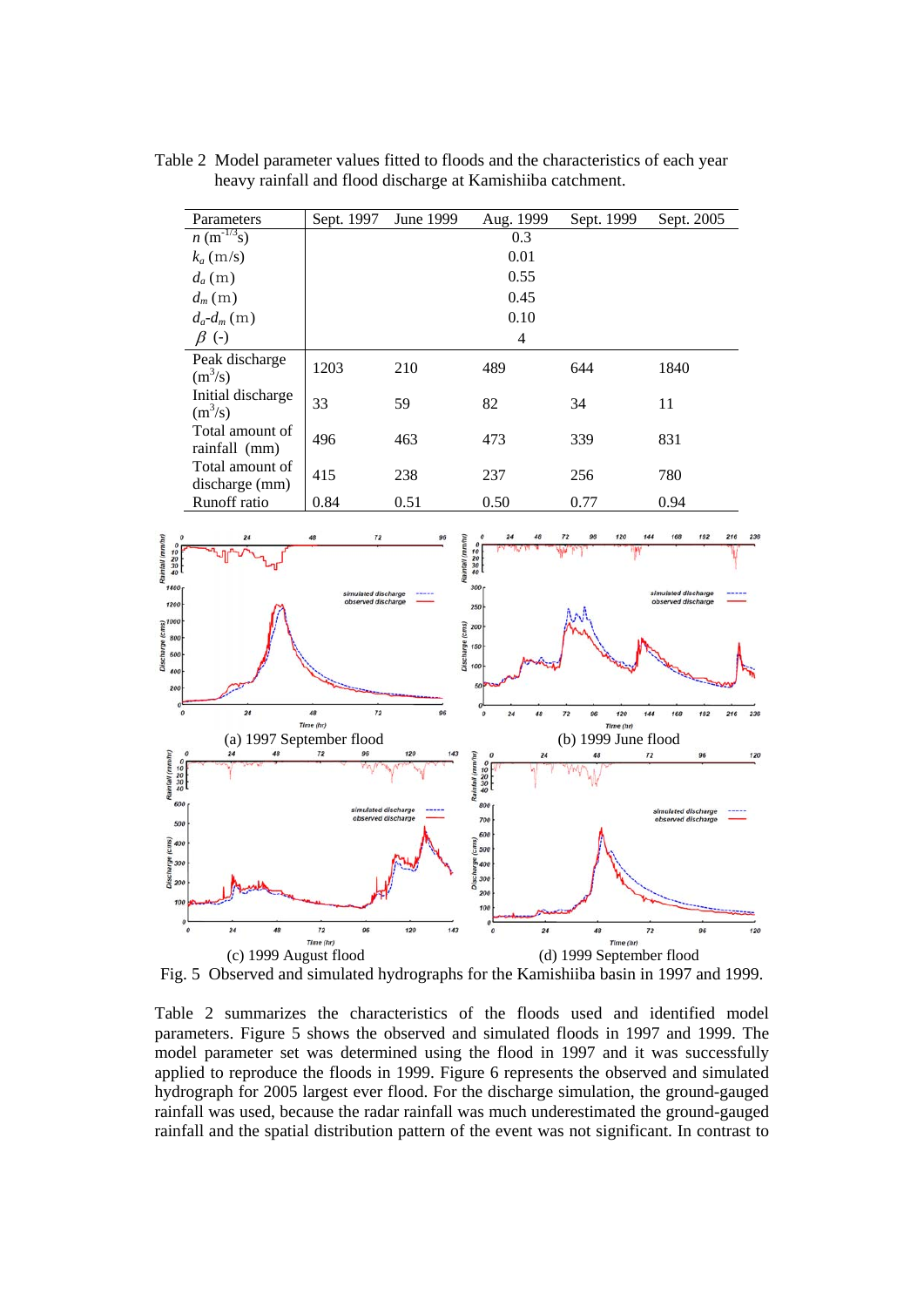the simulation results at the Asuwa River basin, one parameter set is applicable to predict the floods with the peak discharges ranging from 210 to 1,800  $\text{m}^3\text{/s}$  and runoff ratio from 0.50 to 0.94. The simulation results support that the model structure well reflects the characteristics of runoff properties for the mountainous catchment.



Fig. 6 Prediction of the 2005 flood with identified parameter values.

## **Discussion on sources of prediction uncertainty and a direction to improve flood discharge predictions**

The state of the art physically based rainfall-runoff model shows large uncertainty to predict the largest ever 2004 flood in the Asuwa River basin, while quite good prediction is observed for the largest ever 2005 flood in the Kamishiiba basin. We also obtained good simulation results applying the same model at the Yura River basin  $(1,860 \text{ km}^2,$ Kobayashi et al, 2006) and the Maruyama River basin (1,115 km<sup>2</sup>, Tachikawa and Furuichi, 2006). Through the experiments of the hydrologic simulations in these mountainous catchments, we think the cause of prediction uncertainty mainly comes from the insufficiency of the observed hydrologic data. At the Asuwa River basin, the number of the rainfall observations would be a key factor to make better prediction; while at the Kamishiiba basin, rainfall data is obtained by radar with ground measurement calibration, and all the study floods are well reproduced by the same model parameter set.

If we use erroneous hydrologic observed data, we misunderstand the hydrologic characteristics and it leads to develop a hydrologic model with an ill-chosen hydrologic model structure. The identified model parameters also become erroneous, which results in large prediction uncertainty. We cannot avoid the input data insufficiency. Therefore, the important research themes are:

- 1. Development of a method to diagnose observed and simulated data to identify input data uncertainty; and
- 2. Analysis of the behaviors of hydrologic models and prediction uncertainty through uncertainty of identified model parameter and model structure that comes from input data uncertainty.

Input data, model structures and model parameters are not free from errors. The important is to access the prediction error ranges, to understand the causes of the errors and to reduce the width of the error range. To make better predictions in ungauged basins, we need to make efforts to use the knowledge obtained at gauged basins to transfer to ungauged basins. The research topics to be addressed include: